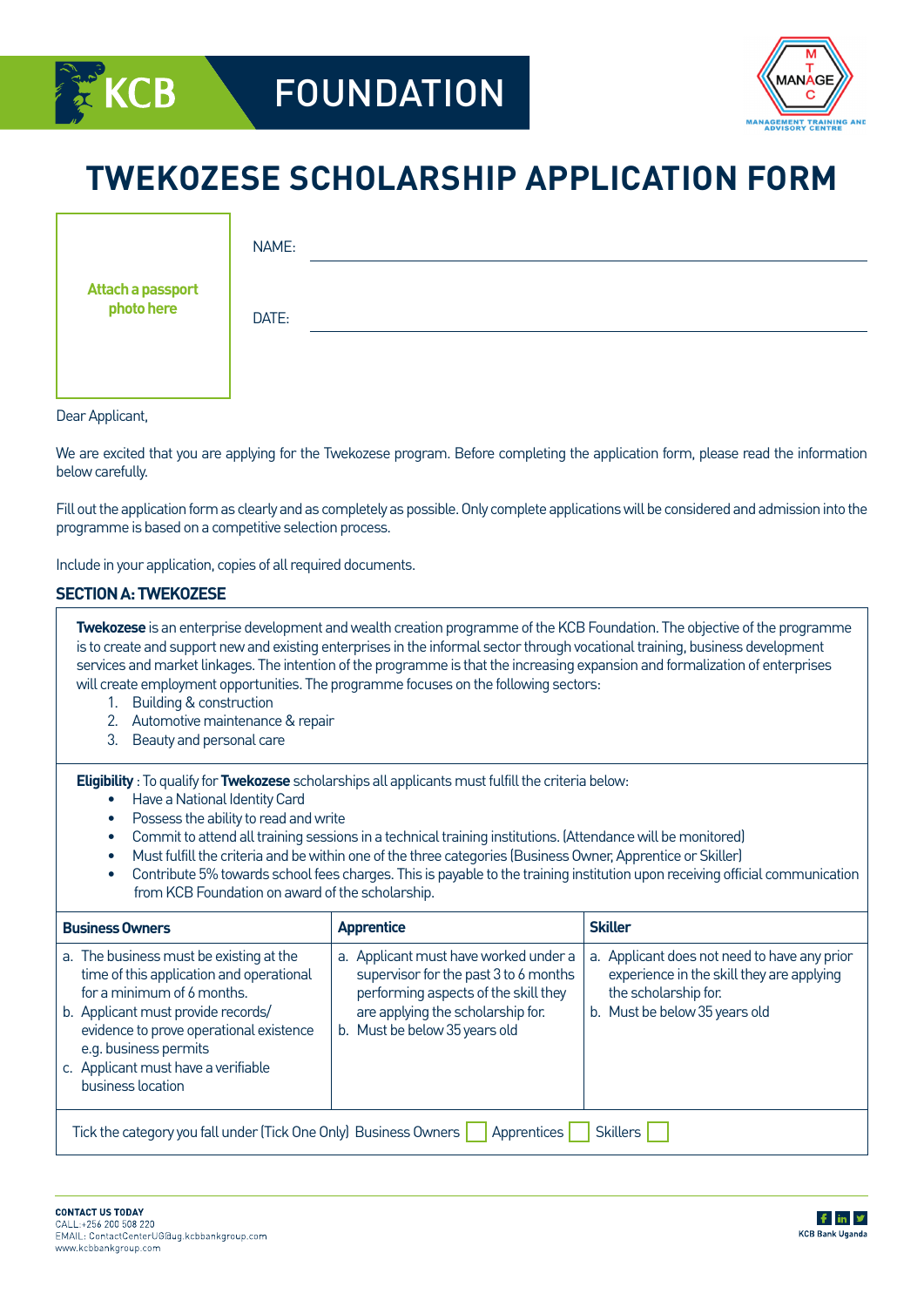

# **SECTION B: BIO DATA**

#### **Please note that any false information will lead to automatic disqualification at any point.**

|                                           | How did you find out about the scholarship? Newspaper Radio TV Social Media                                                                  |
|-------------------------------------------|----------------------------------------------------------------------------------------------------------------------------------------------|
|                                           |                                                                                                                                              |
|                                           | For Business Owners and Apprentices, answer part a or b below with the most accurate information.<br>(You can only fill one category)        |
| a. BUSINESS OWNERS                        |                                                                                                                                              |
|                                           |                                                                                                                                              |
|                                           | Location of Business? (County, Town, Village, Plot, Building and Street) Lawrence Andrew March 2014                                          |
| Period the business has been in operation | <u> 1980 - John Stein, Amerikaansk politiker (* 1901)</u>                                                                                    |
|                                           |                                                                                                                                              |
|                                           |                                                                                                                                              |
| <b>b. APPRENTICES</b>                     |                                                                                                                                              |
|                                           | Are you currently undertaking apprenticeship/training? YES NO                                                                                |
|                                           | If YES, state location of Business? (County, Town, Village, Plot, Building and Street)                                                       |
|                                           |                                                                                                                                              |
|                                           |                                                                                                                                              |
|                                           | If NO, state details of any previous apprenticeship/training experience i.e. Location of Business (County, Town, Village, Plot, Building and |
|                                           |                                                                                                                                              |
| Nature of Business?                       |                                                                                                                                              |

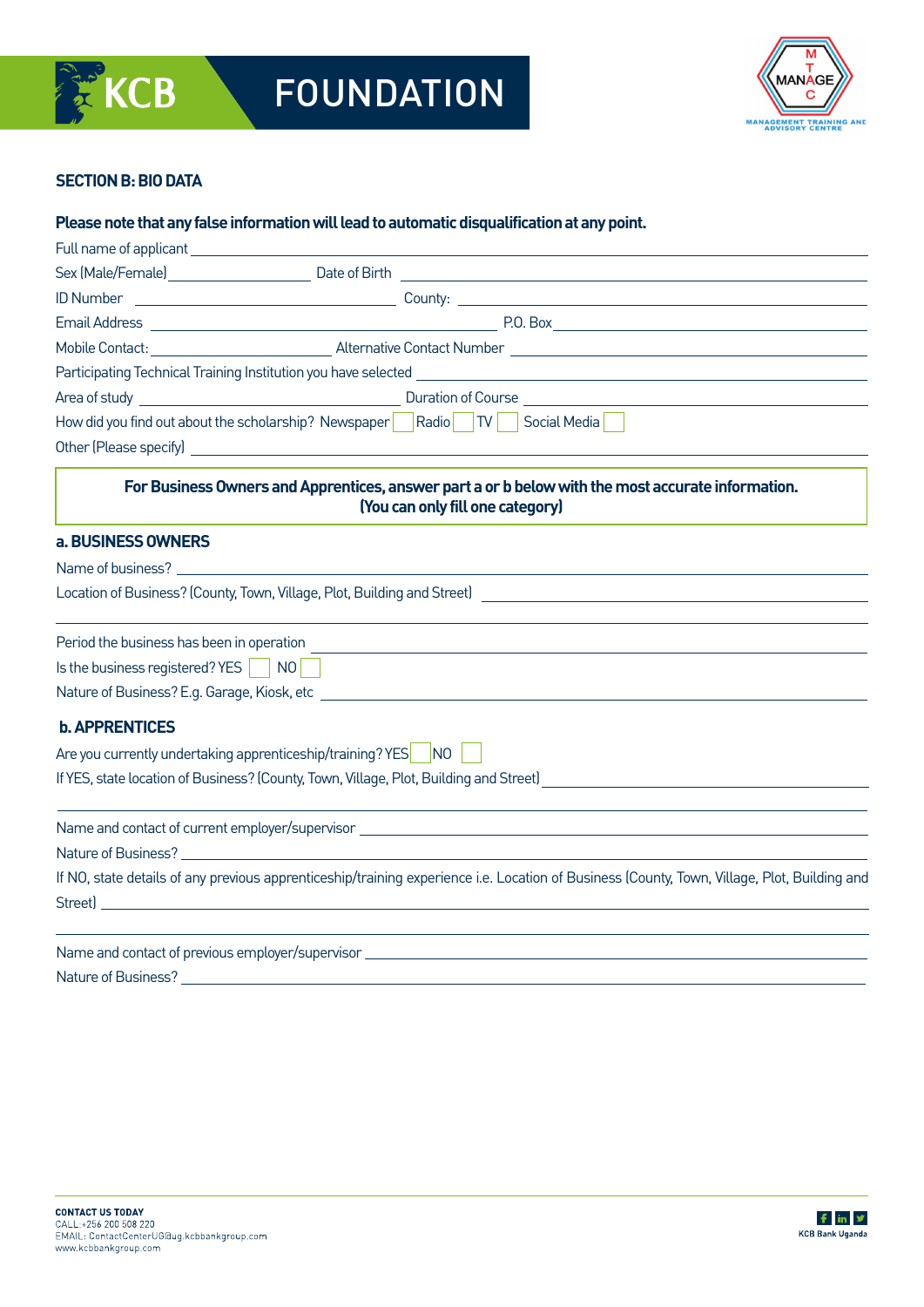

# **SECTION C: COURSE SELECTION**

The list below outlines the courses that shall be considered in awarding the scholarships. Apprentices and Business Owners can only apply for courses in the field they are currently engaged in. complete the section below as indicated in your admission letter. Please note courses considered for the scholarship do not exceed 12 months of study.

| <b>Institute</b>                        | <b>Course Categories</b>          | <b>Course Details</b>             |  |
|-----------------------------------------|-----------------------------------|-----------------------------------|--|
| Management and Advisory Training Centre | <b>Building and Construction</b>  | Painting and Interior design      |  |
| (MTAC)                                  | Beauty and personal care          | Hair dressing and Cosmetology     |  |
| Datamine Technical Business School      | Automotive maintenance and repair | Motor Vehicle Engineering         |  |
|                                         |                                   | <b>Electrical and Electronics</b> |  |

| Tick the category you fall under (Tick One Only) | Business Owners   Apprentices   Skillers |  |
|--------------------------------------------------|------------------------------------------|--|
|                                                  |                                          |  |

**Trades / Field where applicant currently works Institution selected Indicate the course you have selected at the institution eg. Motor Vehicle Engineering Preferred time of study: Morning/Afternoon/Both** Beauty and Personal Care Beauty Therapy, Tailoring, Dressmaking and Hair dressing, cosmetics Building and Construction Arc Welder, Cabinet Maker, Carpentry and Joinery, Electrical Fitter, Electrical Wireman, Gas Welder, General Fitter, Masonry, Moulder, Painter Decorator, Plumber, Pipe Fitter, Polisher, Refrigeration and Air Conditioning, Sheet Metal, Sign Writer, Solar Photovoltaic, Tiling, Wood Curving and Wood **Machinist** Automobile and electronic Engineering Electronic Mechanics, Motor Vehicle Electrician, Motor Vehicle Mechanic, Panel Beater, Plant Mechanic, Spray Painter and Upholstery, electronics repair and construction